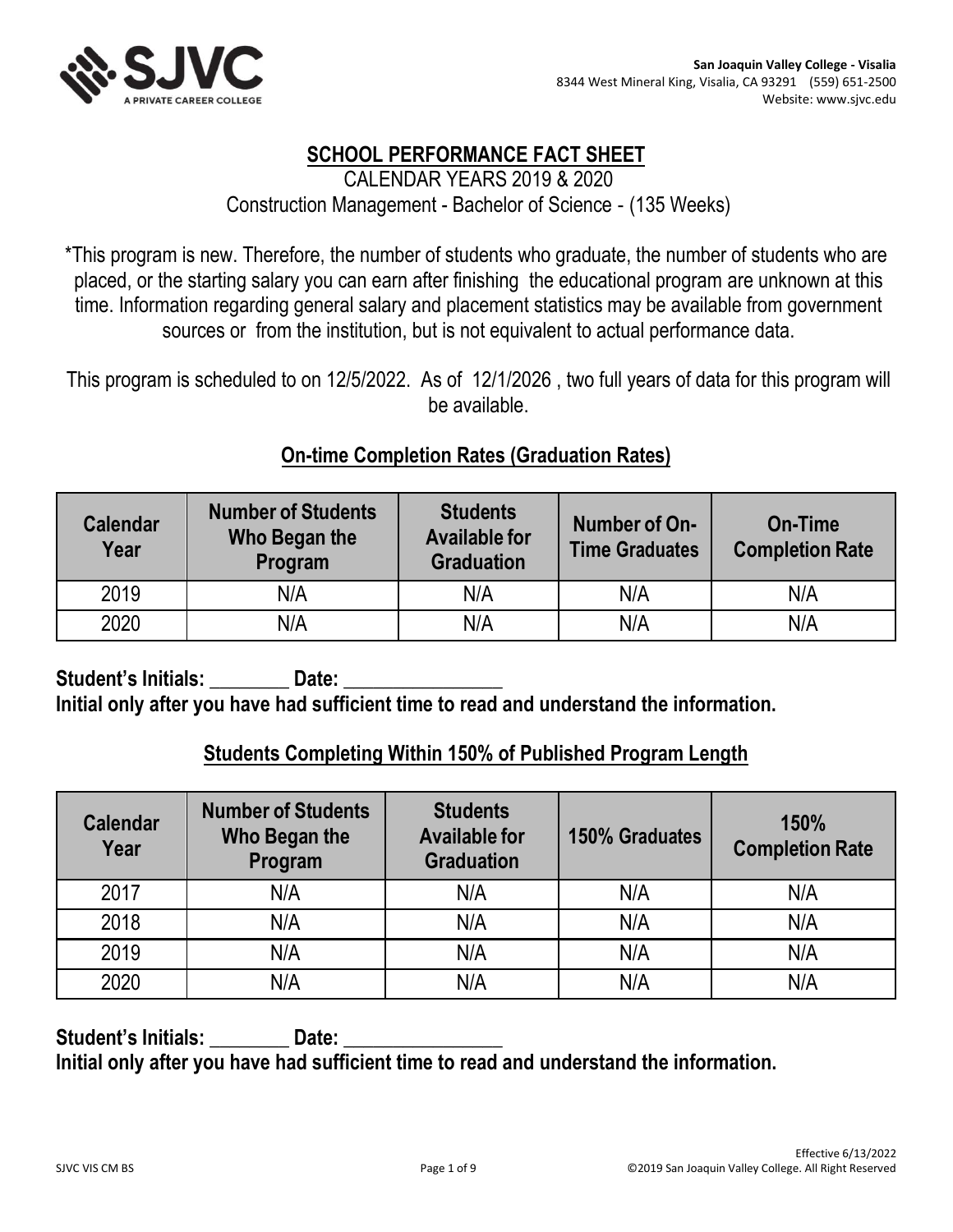

# **Job Placement Rates**

| <b>Calendar</b><br>Year | <b>Number of Students</b><br>Who Began the<br>Program | Number of<br><b>Graduates</b> | <b>Graduates</b><br><b>Available for</b><br><b>Employment</b> | <b>Graduates</b><br><b>Employed in</b><br>the Field | <b>Placement Rate %</b><br><b>Employed in the</b><br><b>Field</b> |
|-------------------------|-------------------------------------------------------|-------------------------------|---------------------------------------------------------------|-----------------------------------------------------|-------------------------------------------------------------------|
| 2019                    | N/A                                                   | N/A                           | N/A                                                           | N/A                                                 | N/A                                                               |
| 2020                    | N/A                                                   | N/A                           | N/A                                                           | N/A                                                 | N/A                                                               |

You may obtain from the institution a list of the employment positions determined to be in the field for which a student received education and training. Please refer to college catalog or program brochure.

# **Gainfully Employed Categories**

#### **Part-time vs. Full-Time Employment**

| Calendar<br>Year | <b>Graduate Employed in the</b><br>Field 20-29 Hours Per Week | <b>Graduates Employed in the Field</b><br>at Least 30 Hours Per Week | <b>Total Graduates</b><br><b>Employed in the Field</b> |
|------------------|---------------------------------------------------------------|----------------------------------------------------------------------|--------------------------------------------------------|
| 2019             | N/A                                                           | N/A                                                                  | N/A                                                    |
| 2020             | N/A                                                           | N/A                                                                  | N/A                                                    |

# **Single Position vs. Concurrent Aggregated Position**

| <b>Calendar</b><br>Year | <b>Field in a Single Position</b> | Graduate Employed in the Graduates Employed in the Field in<br><b>Concurrent Aggregated Positions</b> | <b>Total Graduates</b><br><b>Employed in the Field</b> |
|-------------------------|-----------------------------------|-------------------------------------------------------------------------------------------------------|--------------------------------------------------------|
| 2019                    | N/A                               | N/A                                                                                                   | N/A                                                    |
| 2020                    | N/A                               | N/A                                                                                                   | N/A                                                    |

# **Self-Employed/Freelance Positions**

| <b>Calendar</b><br>Year | Graduates Employed who are Self-Employed   Total Graduates Employed in the<br>or Working Freelance | <b>Field</b> |
|-------------------------|----------------------------------------------------------------------------------------------------|--------------|
| 2019                    | N/A                                                                                                | N/A          |
| 2020                    | N/A                                                                                                | N/A          |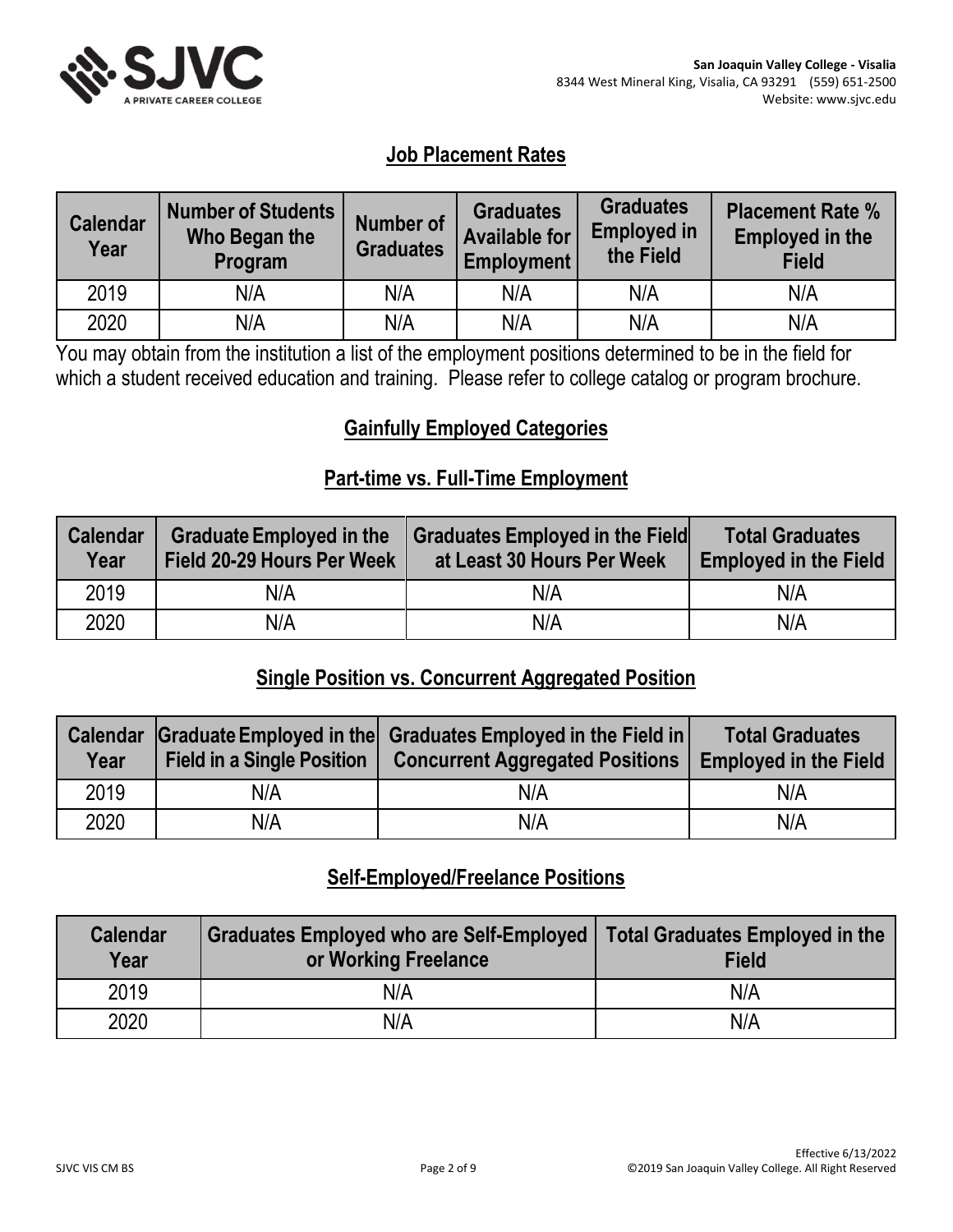

# **Institutional Employment**

| <b>Calendar</b><br>Year | Graduates Employed in the Field who are Employed by the<br>Institution, an Employer Owned by the Institution, or an<br><b>Employer who Shares Ownership with the Institution</b> | <b>Total Graduates</b><br><b>Employed in the</b><br><b>Field</b> |
|-------------------------|----------------------------------------------------------------------------------------------------------------------------------------------------------------------------------|------------------------------------------------------------------|
| 2019                    | N/A                                                                                                                                                                              | N/A                                                              |
| 2020                    | N/A                                                                                                                                                                              | N/A                                                              |

Student's Initials: **Date: Initial only after you have had sufficient time to read and understand the information.**

#### **License Examination Passage Rates**

| <b>Calendar</b><br>Year | Number of<br><b>Graduates in</b><br><b>Calendar Year</b> | Number of<br><b>Graduates</b><br><b>Taking Exam</b> | <b>Number Who</b><br><b>Passed First</b><br><b>Available Exam</b> | Number who<br><b>Failed First</b><br><b>Available Exam</b> | <b>Passage</b><br><b>Rate</b> |
|-------------------------|----------------------------------------------------------|-----------------------------------------------------|-------------------------------------------------------------------|------------------------------------------------------------|-------------------------------|
| 2019                    | N/A                                                      |                                                     |                                                                   |                                                            | $0\%$                         |
| 2020                    | N/A                                                      |                                                     |                                                                   |                                                            | 0%                            |

Licensure examination passage data is not available from the state agency administering the examination. We are unable to collect data from 0 graduates..

Student's Initials: **Date:** Date: **Initial only after you have had sufficient time to read and understand the information.**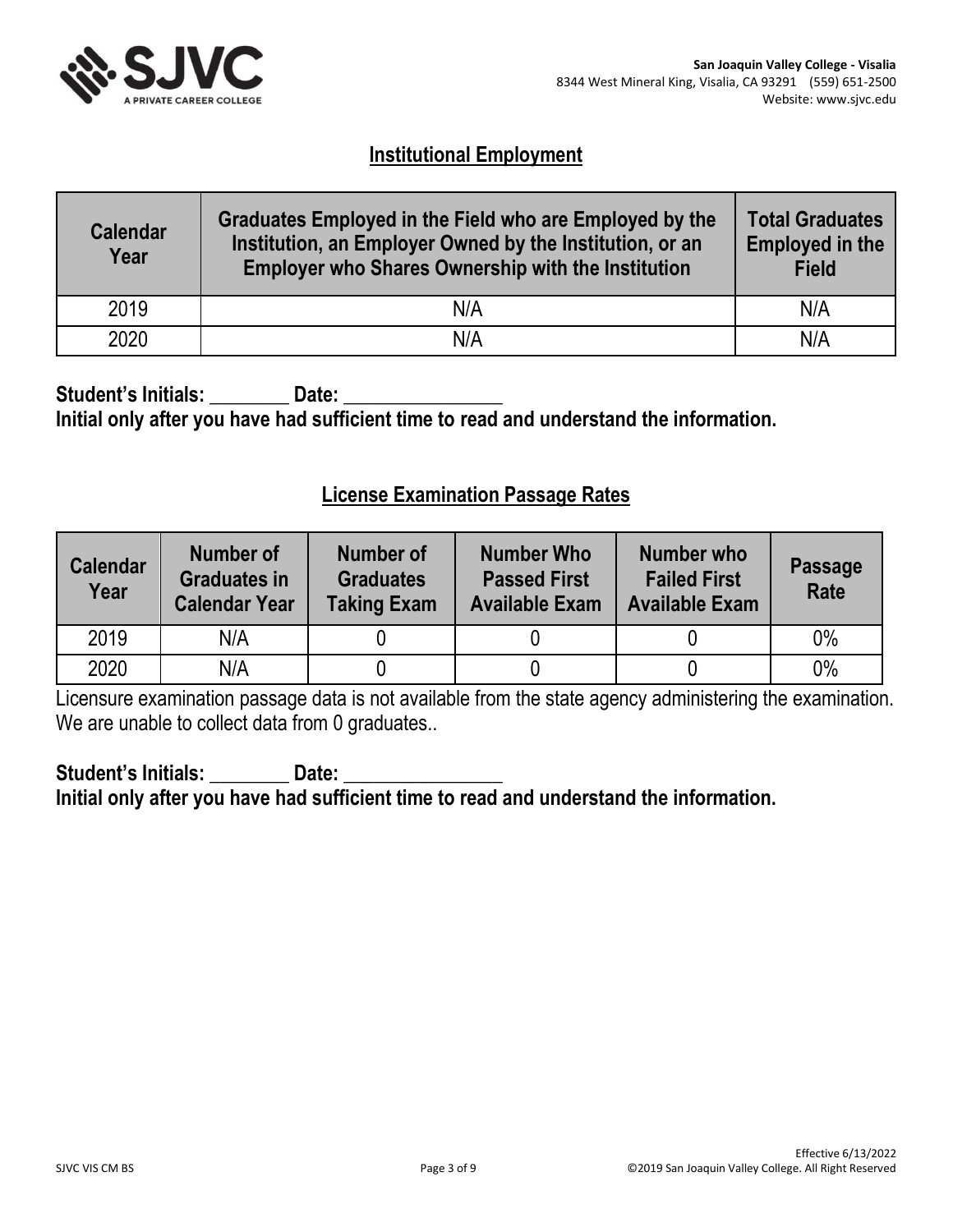

# **Salary and Wage Information**

## **Annual Salary and Wages Reported for graduates employed in the field**

| <b>Calendar Year</b>                      | 2019 | 2020 |
|-------------------------------------------|------|------|
| <b>Graduates Available for Employment</b> | N/A  | N/A  |
| <b>Graduates Employed in Field</b>        | N/A  | N/A  |
| $$10,001 - $15,000$                       | N/A  | N/A  |
| $$15,001 - $20,000$                       | N/A  | N/A  |
| \$20,001 - \$25,000                       | N/A  | N/A  |
| $$25,001 - $30,000$                       | N/A  | N/A  |
| $$30,001 - $35,000$                       | N/A  | N/A  |
| $$35,001 - $40,000$                       | N/A  | N/A  |
| $$40,001 - $45,000$                       | N/A  | N/A  |
| $$45,001 - $50,000$                       | N/A  | N/A  |
| \$50,001 - \$55,000                       | N/A  | N/A  |
| \$55,001 - \$60,000                       | N/A  | N/A  |
| \$60,001 - \$65,000                       | N/A  | N/A  |
| \$65,001 - \$70,000                       | N/A  | N/A  |
| \$70,001 - \$75,000                       | N/A  | N/A  |
| \$75,001 or More                          | N/A  | N/A  |
| <b>Salary Not Reported</b>                | N/A  | N/A  |

A list of sources used to substantiate salary disclosures is available from the school. To obtain this list, please ask an institutional representative**.** 

# Student's Initials: **Date: Initial only after you have had sufficient time to read and understand the information.**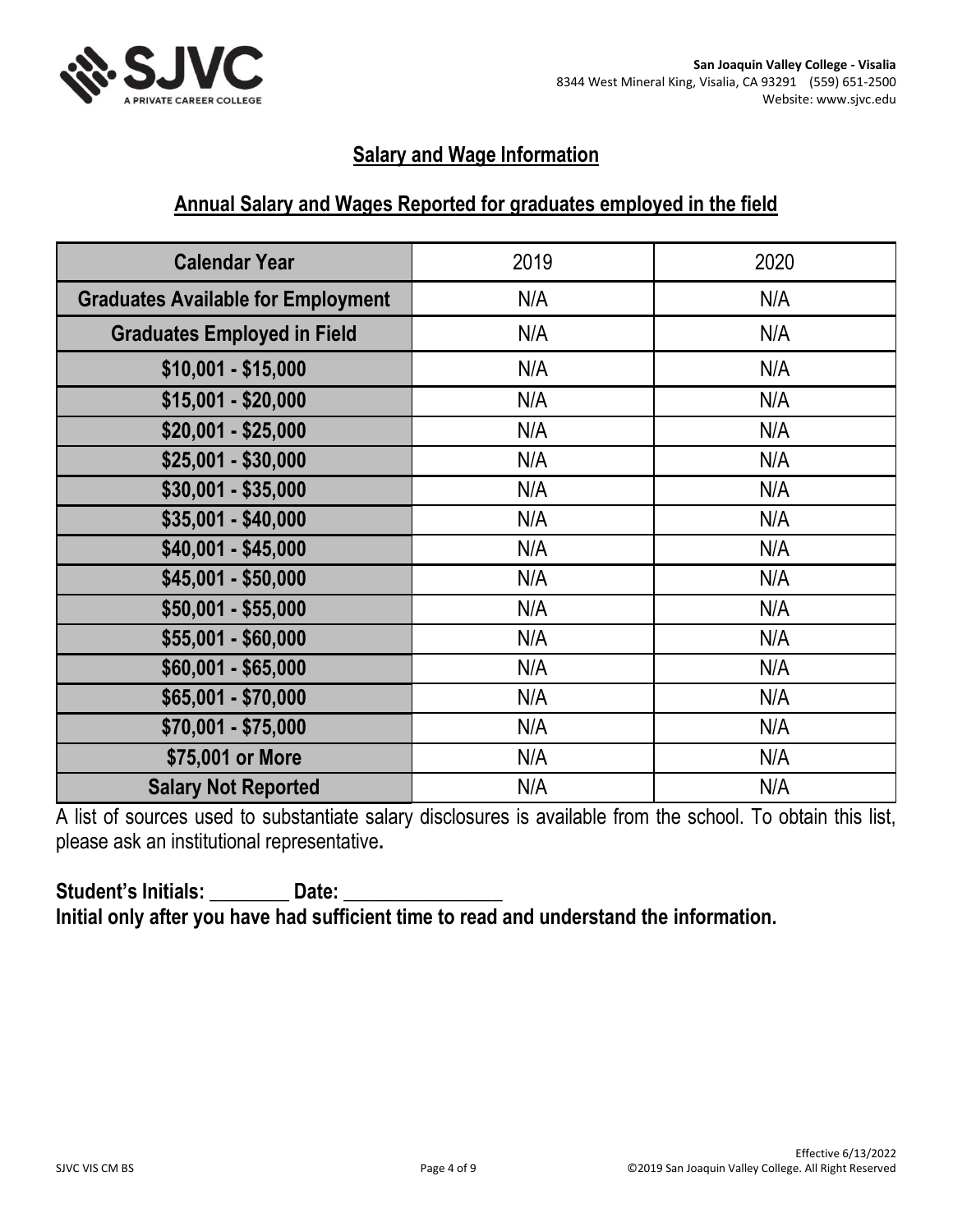

# **Cost of Educational Program**

Total Charges for the program for students completing on time in 2019: Total charges may be higher for students that do not complete on time. Total Charges for the program for students completing on time in 2020: \$70,375 Total charges may be higher for students that do not complete on time.

Student's Initials: **Date: Initial only after you have had sufficient time to read and understand the information.**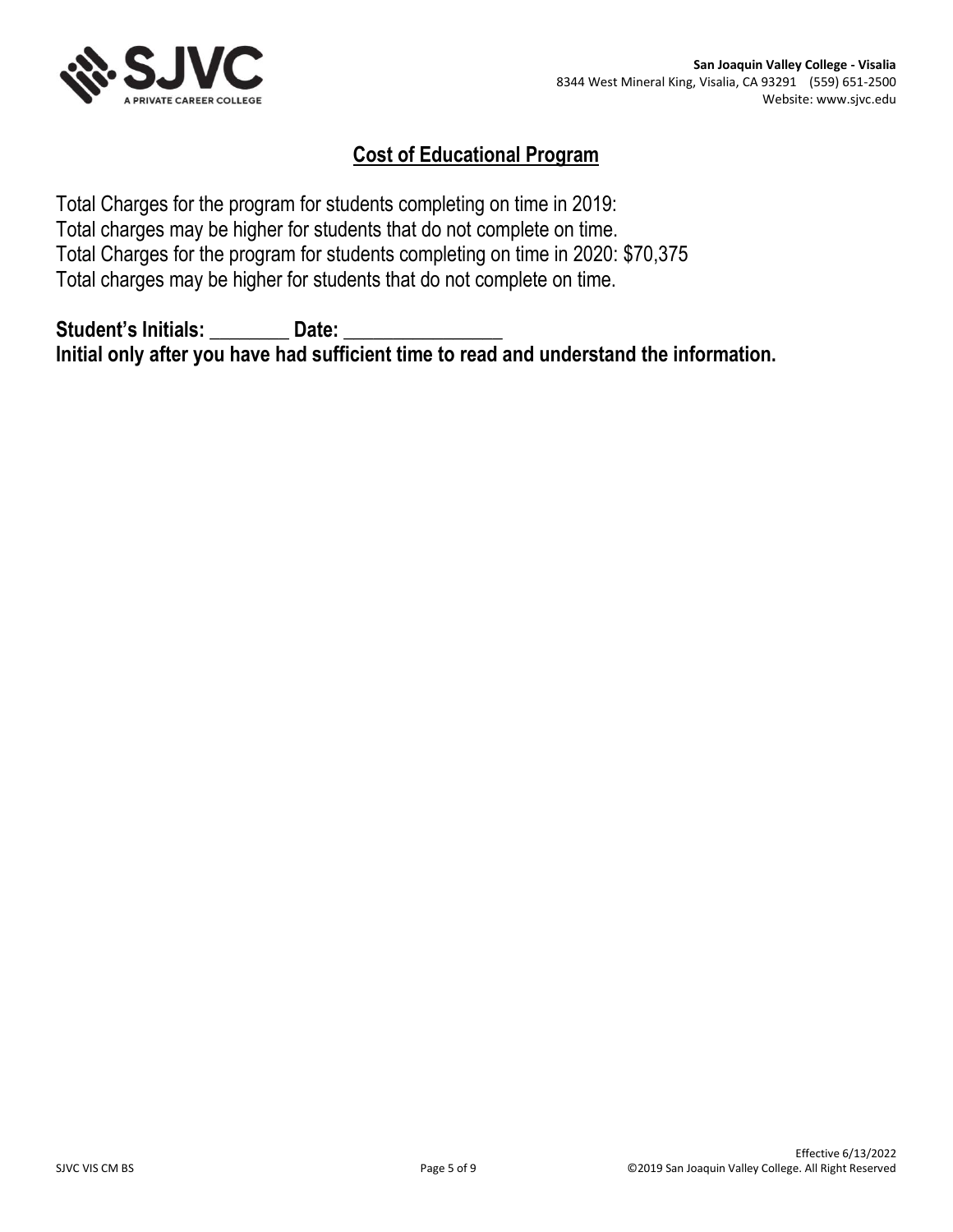

# **Federal Student Loan Debt**

| <b>Calendar</b><br>Year | Most recent three<br>year cohort default<br>rate, as reported by<br>the United States<br>Department of<br>Education. <sup>1</sup> | The percentage of<br>enrolled students in<br>2020 and 2019<br>receiving federal<br>student loans to pay<br>for this program. | The percentage of<br>graduates in 2020<br>and 2019 who took<br>out federal student<br>loans to pay for this<br>program | The average amount of<br>federal student loan<br>debt of 2020 and 2019<br>graduates who took<br>out federal student<br>loans at this institution. |
|-------------------------|-----------------------------------------------------------------------------------------------------------------------------------|------------------------------------------------------------------------------------------------------------------------------|------------------------------------------------------------------------------------------------------------------------|---------------------------------------------------------------------------------------------------------------------------------------------------|
| 2019                    | 23.4%                                                                                                                             | N/A                                                                                                                          | N/A                                                                                                                    | \$13,684                                                                                                                                          |
| 2020                    | 16.8%                                                                                                                             | N/A                                                                                                                          | N/A                                                                                                                    | \$14,024                                                                                                                                          |

<sup>1</sup>The percentage of students who defaulted on their federal student loans is called the Cohort Default Rate (CDR). It shows the percentage of this school's students who were more than 270 days (9 months) behind on their federal student loans within three years of when the first payment was due. This is the most recent CDR reported by the U.S. Department of Education.

# Student's Initials: **Date:** Date: **Initial only after you have had sufficient time to read and understand the information.**

This fact sheet is filed with the Bureau for Private Postsecondary Education. Regardless of any informatio n you may have relating to completion rates, placement rates, starting salaries, or license exam passage r ates, this fact sheet contains the information as calculated pursuant to state law.

Any questions a student may have regarding this fact sheet that have not been satisfactorily answered by the institution may be directed to the Bureau for Private Postsecondary Education at 1747 N. Market Blvd, Suite 225, Sacramento, CA 95834, [www.bppe.ca.gov,](https://www.bppe.ca.gov/) toll-free telephone number (888) 370-7589 or by fax (916) 263-1897.

My signature below certifies that I have read and understand this School Performance Fact Sheet. The S chool Performance Fact Sheet was reviewed and discussed with a school official prior to signing an enroll ment agreement.

| <b>Student Name - Print</b> |             |                                                                             |
|-----------------------------|-------------|-----------------------------------------------------------------------------|
| <b>Student Signature</b>    |             | Date                                                                        |
| <b>School Official</b>      |             | Date                                                                        |
| SJVC VIS CM BS              | Page 6 of 9 | Effective 6/13/2022<br>©2019 San Joaquin Valley College. All Right Reserved |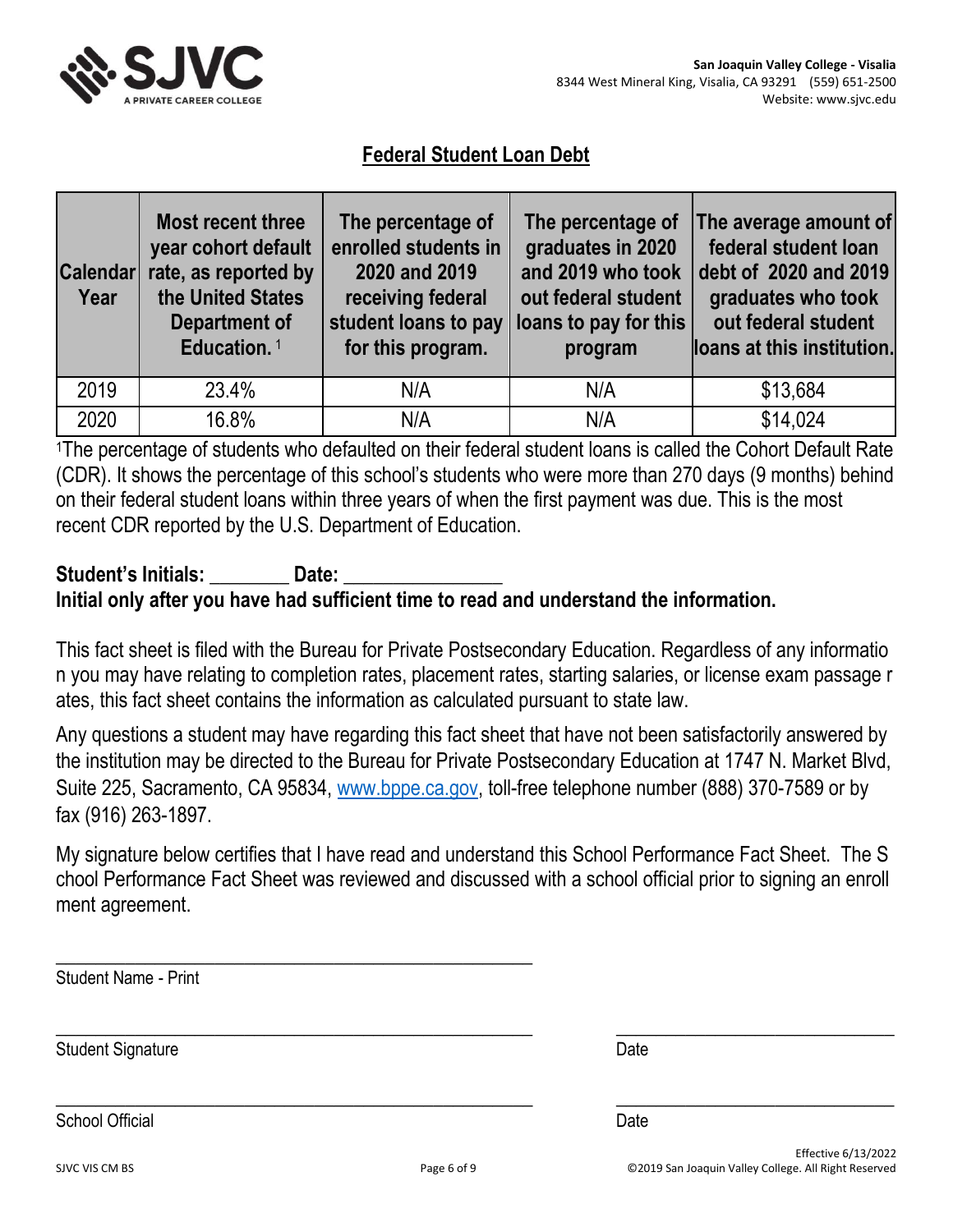

# **Definitions**

- "Number of Students Who Began the Program" means the number of students who began a program who were scheduled to complete the program within 100% of the published program length within the reporting calendar year and excludes all students who cancelled during the cancellation period.
- "Students Available for Graduation" is the number of students who began the program minus the number of students who have died, been incarcerated, or been called to active military duty.
- "Number of On-time Graduates" is the number of students who completed the program within 100% of the published program length within the reporting calendar year.
- "On-time Completion Rate" is the number of on-time graduates divided by the number of students available for graduation.
- "150% Graduates" is the number of students who completed the program within 150% of the program length (includes on-time graduates).
- "150% Completion Rate" is the number of students who completed the program in the reported calendar year within 150% of the published program length, including on-time graduates, divided by the number of students available for graduation.
- "Graduates Available for Employment" means the number of graduates minus the number of graduates unavailable for employment.
- "Graduates Unavailable for Employment" means the graduates who, after graduation, die, become incarcerated, are called to active military duty, are international students that leave the United States or do not have a visa allowing employment in the United States, or are continuing their education in an accredited or bureau-approved postsecondary institution.
- "Graduates Employed in the Field" means graduates who beginning within six months after a student completes the applicable educational program are gainfully employed, whose employment has been reported, and for whom the institution has documented verification of employment. For occupations for which the state requires passing an examination, the six months period begins after the announcement of the examination results for the first examination available after a student completes an applicable educational program.
- "Placement Rate Employed in the Field" is calculated by dividing the number of graduates gainfully employed in the field by the number of graduates available for employment.
- "Number of Graduates Taking Exam" is the number of graduates who took the first available exam in the reported calendar year.
- "First Available Exam Date" is the date for the first available exam after a student completed a program.
- "Passage Rate" is calculated by dividing the number of graduates who passed the exam by the number of graduates who took the reported licensing exam.
- "Number Who Passed First Available Exam" is the number of graduates who took and passed the first available licensing exam after completing the program.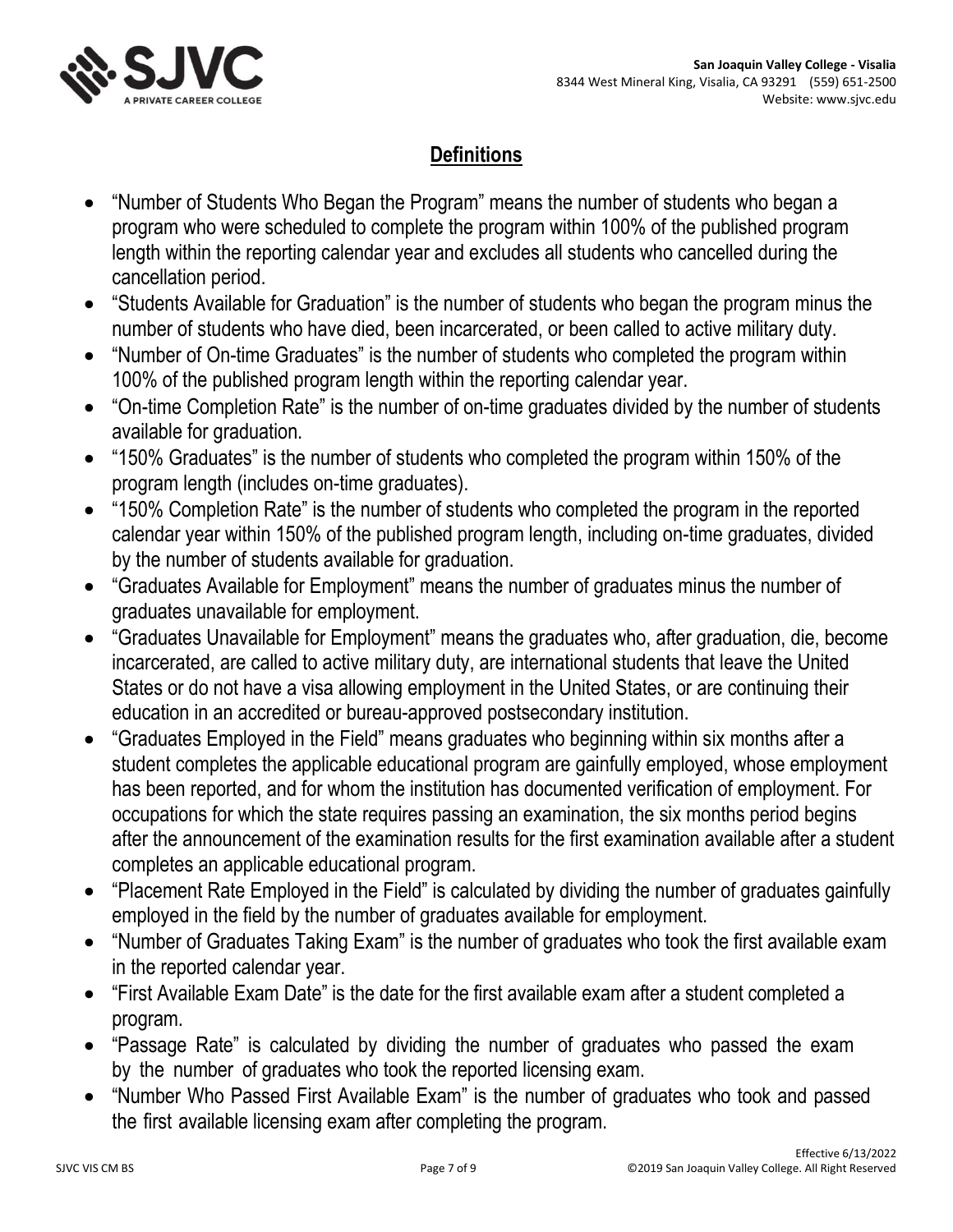

- "Salary" is as reported by graduate or graduate's employer.
- "No Salary Information Reported" is the number of graduates for whom, after making reasonable attempts, the school was not able to obtain salary information.